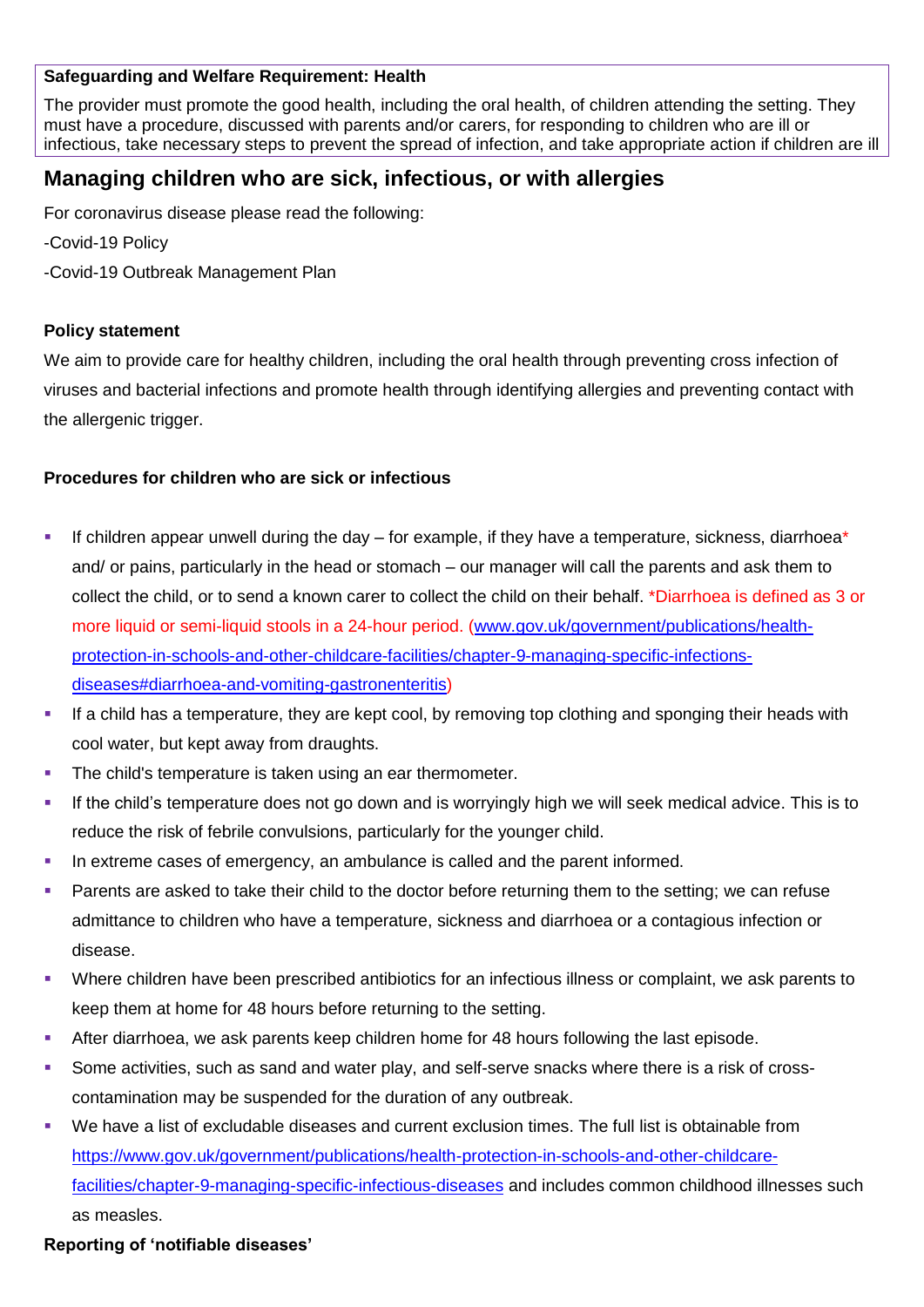- If a child or adult is diagnosed as suffering from a notifiable disease under the Health Protection (Notification) Regulations 2010, the GP will report this to Public Health England.
- When we become aware, or are formally informed of the notifiable disease, our manager informs Ofsted and contacts Public Health England, and acts on any advice given.

## **HIV/AIDS/Hepatitis procedure**

HIV virus, like other viruses such as Hepatitis A, B and C, are spread through body fluids. Hygiene precautions for dealing with body fluids are the same for all children and adults. We:

- Wear single-use vinyl gloves and aprons when changing children's nappies, pants and clothing that are soiled with blood, urine, faeces or vomit.
- Bag soiled clothing for parents to take home for cleaning.
- Clear spills of blood, urine, faeces or vomit using mild disinfectant solution and mops; any cloths used are disposed of with the clinical waste.
- Clean any tables and other furniture, furnishings or toys affected by blood, urine, faeces or vomit using a disinfectant.

#### **Nits and head lice**

- Nits and head lice are not an excludable condition; although in exceptional cases we may ask a parent to keep the child away until the infestation has cleared.
- On identifying cases of head lice, we inform all parents ask them to treat their child and all the family if they are found to have head lice.
- We will inform the other parents via email to the case of nits and head lice.

## **Procedures for children with allergies**

- When children start at the setting we ask their parents if their child suffers from any known allergies. This is recorded on the Registration Form.
- If a child has an allergy, we complete a Health care plan form to detail the following:
	- **-** The allergen (i.e. the substance, material or living creature the child is allergic to such as nuts, eggs, bee stings, cats etc.).
	- **-** The nature of the allergic reactions (e.g. anaphylactic shock reaction, including rash, reddening of skin, swelling, breathing problems etc.).
	- **-** What to do in case of allergic reactions, any medication used and how it is to be used (e.g. EpiPen).
	- **-** Control measures such as how the child can be prevented from contact with the allergen.
	- **-** Review measures.
- This Health care plan is kept in the child's personal file and a copy is displayed where our staff can see it.
- (Club LG form to be kept in the registration File)
- Generally, No nuts or nut products are used within the setting.
- Parents are made aware so that no nut or nut products are accidentally brought in, for example to a party.

#### **Insurance requirements for children with allergies and disabilities**

If necessary, our insurance will include children with any disability or allergy, but certain procedures must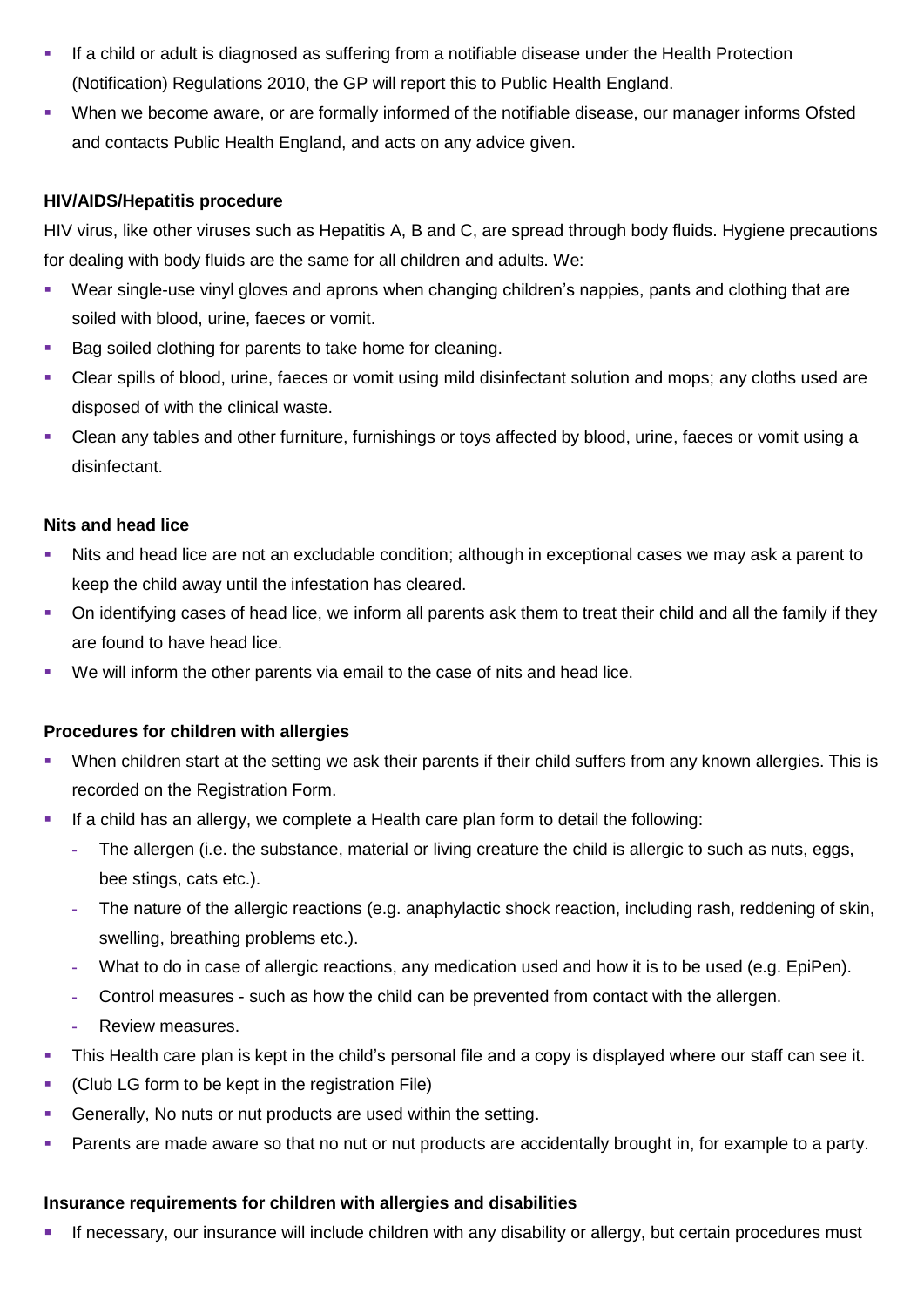be strictly adhered to as set out below. For children suffering life threatening conditions, or requiring invasive treatments; written confirmation from our insurance provider must be obtained to extend the insurance.

- At all times we ensure that the administration of medication is compliant with the Safeguarding and Welfare Requirements of the Early Years Foundation Stage.
- Oral medication:
	- **-** Asthma inhalers are now regarded as 'oral medication' by insurers and so documents do not need to be forwarded to our insurance provider. Oral medications must be prescribed by a GP or have manufacturer's instructions clearly written on them.
	- **-** We must be provided with clear written instructions on how to administer such medication.
	- **-** We adhere to all risk assessment procedures for the correct storage and administration of the medication.
	- **-** We must have the parents or guardians prior written consent. This consent must be kept on file. It is not necessary to forward copy documents to our insurance provider.
- Life-saving medication and invasive treatments:

These include adrenaline injections (EpiPen) for anaphylactic shock reactions (caused by allergies to nuts, eggs etc.) or invasive treatments such as rectal administration of Diazepam (for epilepsy).

- **-** We must have:
	- a letter from the child's GP/consultant stating the child's condition and what medication if any is to be administered;
	- **•** written consent from the parent or guardian allowing our staff to administer medication; and
	- **Proof of training in the administration of such medication by the child's GP, a district nurse,** children's nurse specialist or a community paediatric nurse.
- **-** Copies of all three documents relating to these children must first be sent to the Pre-school Learning Alliance Insurance Department for appraisal. Written confirmation that the insurance has been extended will be issued by return.
- Key person for special needs children requiring assistance with tubes to help them with everyday living e.g. breathing apparatus, to take nourishment, colostomy bags etc.:
	- **-** Prior written consent must be obtained from the child's parent or guardian to give treatment and/or medication prescribed by the child's GP.
	- **-** The key person must have the relevant medical training/experience, which may include receiving appropriate instructions from parents or guardians.
	- **-** Copies of all letters relating to these children must first be sent to the Pre-school Learning Alliance Insurance Department for appraisal. Written confirmation that the insurance has been extended will be issued by return.
- If we are unsure about any aspect, we contact the Early Years Alliance Insurance Department on 020 7697 2585 or email [insurance@eyalliance.org.uk.](mailto:insurance@eyalliance.org.uk)

## **Oral health**

The setting provides care for children and promotes health through promoting oral health and hygiene, encouraging healthy eating, healthy snacks and tooth brushing.